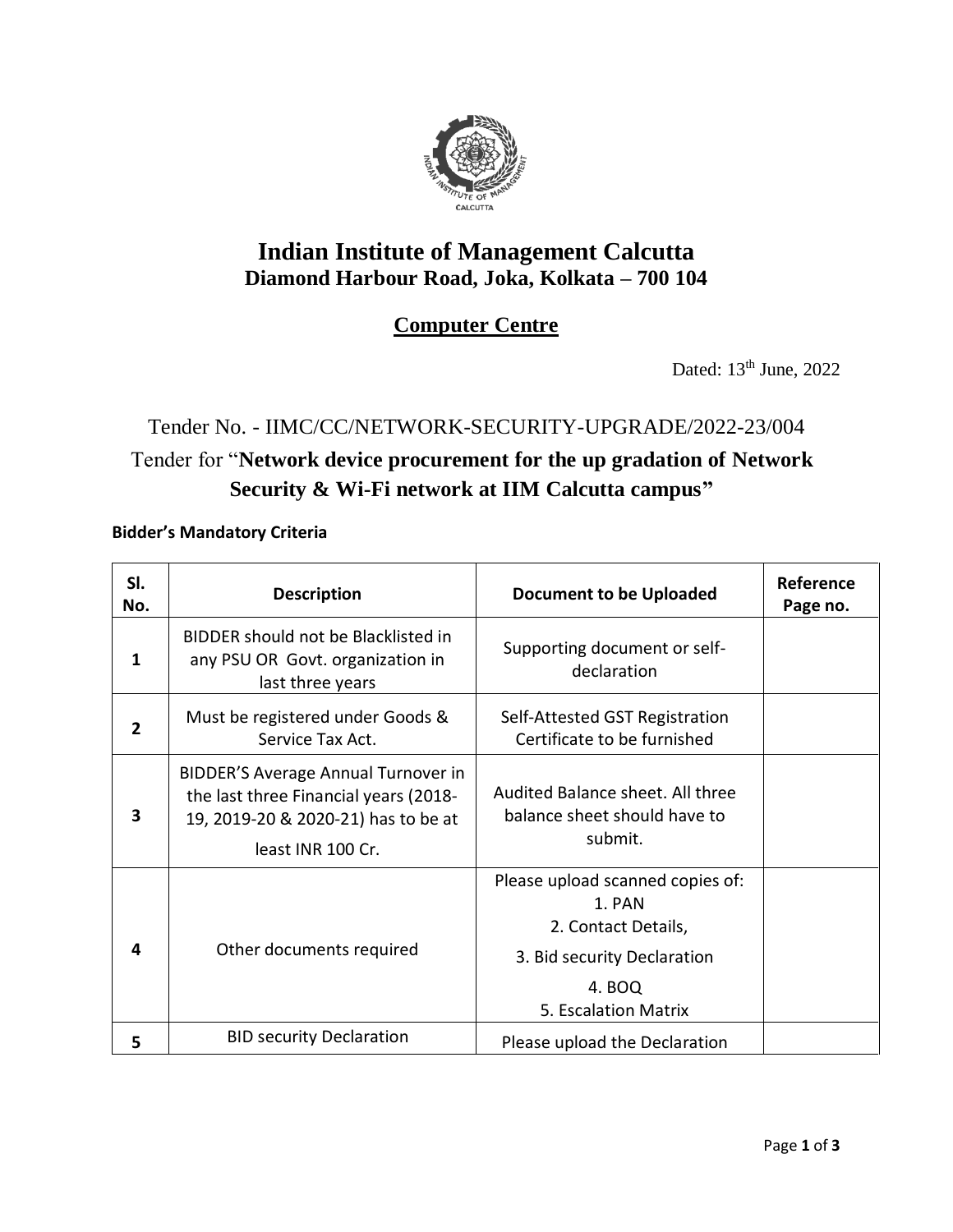| submitted<br>(MAF) from the OEM for this tender. |  | Bidder should supply<br><b>Manufacturer Authorization Format</b> | Documentary evidence should be |  |
|--------------------------------------------------|--|------------------------------------------------------------------|--------------------------------|--|
|--------------------------------------------------|--|------------------------------------------------------------------|--------------------------------|--|

#### **OEM Mandatory Criteria (for Active devices)**

| SI.<br>No. | <b>Description</b>                                                                                                         | <b>Document to be Uploaded</b>                                                    | <b>Reference</b><br>Page no. |
|------------|----------------------------------------------------------------------------------------------------------------------------|-----------------------------------------------------------------------------------|------------------------------|
| 1          | OEM should have supplied data<br>network products for the past 10<br>years                                                 | Documentary evidence of projects<br>executed with customer contact<br>particulars |                              |
| 2          | OEM should have presence in<br>India for the last 10 years                                                                 | Documentary evidence of its<br>presence                                           |                              |
| 3          | OEM should have multilevel<br>certification courses / Training<br>partners in India                                        | Self-declaration of list of<br>Courses/partners                                   |                              |
| 4          | OEM must have 24x7 help desk for<br>service support in India                                                               | Documentary evidence with details<br>of help desk                                 |                              |
| 5          | Profitable annual financial<br>turnover over a period of last 3<br>years, according to the audited<br><b>Balance Sheet</b> | Copy of<br>annual<br>Report                                                       |                              |

**Note: 1) All the Active devices (Including NGFW) should be implemented by OEM certified Engineers.** 

**2) Only those bidders who meet the above minimum criteria will be considered for technical evaluation.**

### **Indian Institute of Management Calcutta Joka, Diamond Harbour Road, Kolkata – 700 104**

Online tender is invited for supply, installation, testing, commissioning and maintenance of Network security, Wi-Fi and software for the upgradation of campus Wireless network of IIMC at Joka.

The scope of this tender encompasses supply of necessary components, installation, testing of equipment for the functionalities, demonstration and adequate training to IIMC personnel for smooth operation/management of the equipment.